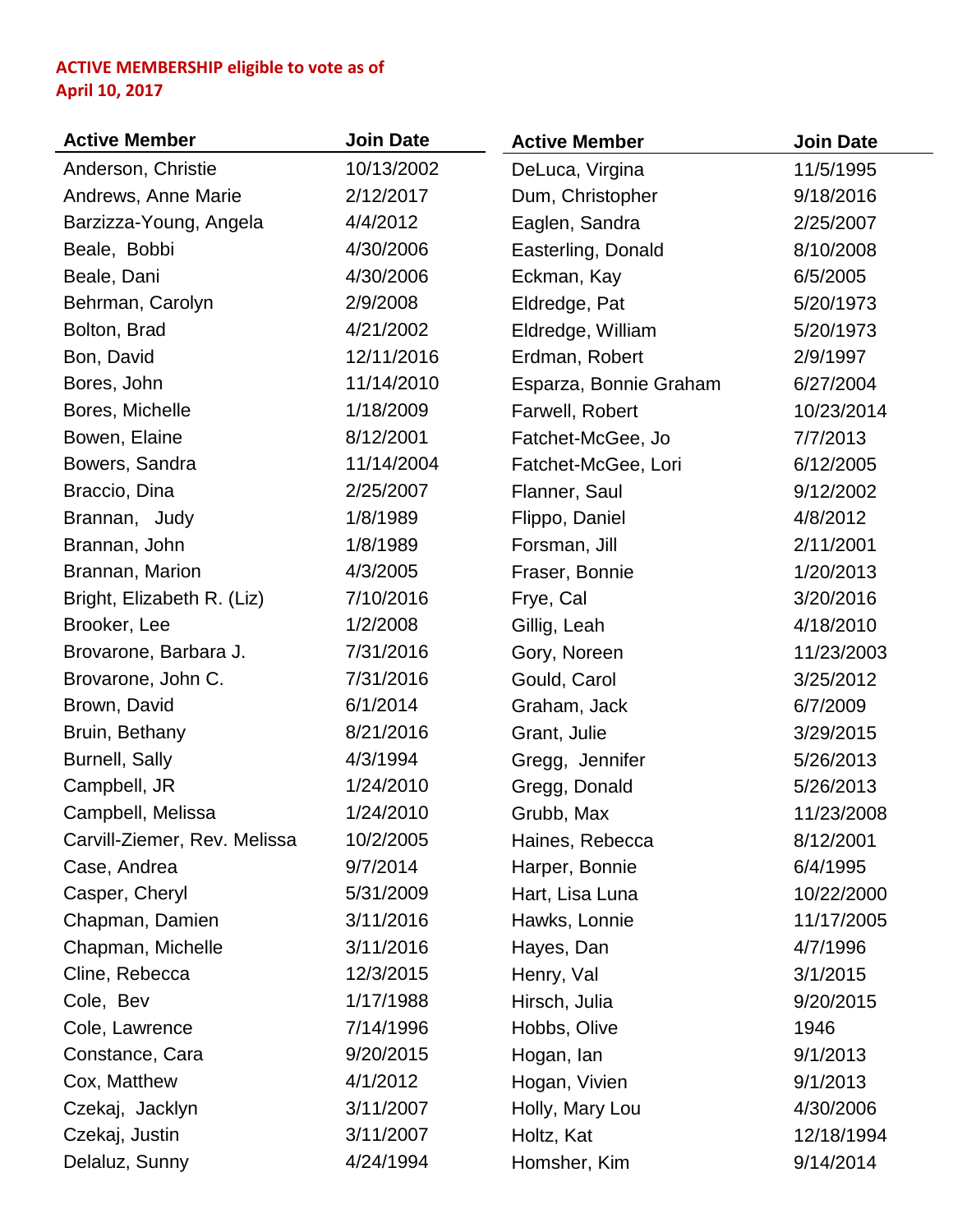| <b>Active Member</b> | <b>Join Date</b> | <b>Active Member</b>     | <b>Join Date</b> |
|----------------------|------------------|--------------------------|------------------|
| Hook, Debra-Lynn     | 4/3/2016         | Miller, Claudia          | 1/16/2011        |
| Hovancek, Mike       | 3/19/2005        | Miller, Patricia         | 1/24/2010        |
| Hurlbut, Chris       | 10/24/1999       | Miller-Marsh, Monica     | 12/9/2012        |
| Johnson, Larry       | 9/15/2013        | Muzia, Roger             | 7/9/1995         |
| Johnson, Merlin      | 3/26/2017        | Noden, Janet             | 5/6/2007         |
| Kasper, Mary Ann     | 11/8/1992        | Noden, Harry             | 5/6/2007         |
| Kendrick, Elizabeth  | 3/25/2017        | Norfolk, Val             | 4/6/1997         |
| Kerns, Kathy         | 3/8/2000         | Norris, Allison          | 5/3/2015         |
| Kerns, Noah J.       | 9/23/2012        | Norris, Colleen          | 4/15/2001        |
| Kiernan, Shirley     | 6/2/2013         | Norris, Katelyne         | 8/1/2010         |
| Kiernan, Barry       | 3/11/2016        | O'Meara, Maia            | 9/9/2012         |
| Kiernan, Jonathan    | 6/2/2013         | Orris, Cari              | 12/7/1997        |
| Kleinman, Evin       | 5/24/2015        | Osorio, Shannon          | 9/30/2012        |
| Kloss, Diane         | 10/7/2012        | Parsons, Saunis          | 10/24/1999       |
| Kluth, Martha        | 10/23/1977       | Pavlicek-Fauser, Camille | 3/25/2012        |
| Kluth, John          | 10/23/1977       | Pierre, Amie             | 6/11/2005        |
| Krimmer, Edward      | 4/21/2002        | Pierre, Fred             | 6/11/2005        |
| Krimmer, Jane        | 1/30/1994        | Polster, Lara Nicole     | 9/14/2014        |
| Lang, Jeffrey        | 5/26/2013        | Poole-Wilke, Susan       | 5/31/2009        |
| Lang, Sarah          | 10/16/1983       | Quinn, Georgia           | 5/17/2009        |
| Lee, Michael         | 4/30/2006        | Richardson, Rhonda       | 2/12/1995        |
| Leeson, Mary         | 3/10/1991        | Ritchie, Arch            | 1/8/2014         |
| Leeson, Randal       | 3/10/1991        | Roland, Laura            | 9/7/2014         |
| Lenihan, Dianne      | 4/17/1999        | Rome, Amanda             | 9/12/2010        |
| MacMonigal, Jeff     | 3/5/2017         | Rome, Andrew             | 9/12/2010        |
| Mae, Judy            | 4/10/2016        | Ruchotzke, Randy         | 5/26/1996        |
| Maida, Gina          | 4/17/1999        | Ruchotzke, Renee         | 1/28/1996        |
| Marfy, Kim           | 4/9/2005         | Sandlund, Vivien         | 5/26/1996        |
| Marfy, John          | 4/9/2005         | Schlemmer, Carolyn       | 12/9/2012        |
| Marsh, Adam          | 12/9/2012        | Schroeder, Samantha      | 8/21/2016        |
| Marsh, Angelika      | 12/9/2012        | Scott, James             | 10/25/1997       |
| Marsh, Jeffrey       | 12/9/2012        | Scott, Michael           | 5/22/2016        |
| Marsh, Paul          | 12/9/2012        | Shaffer, Heidi           | 4/13/1997        |
| Maske, Mary          | 5/9/1987         | Slater, Kathie           | 1/21/1973        |
| May, Connor          | 5/20/2012        | Slater, Lisa             | 1/20/2013        |
| May, Jennifer        | 8/26/2007        | Slater, Matthew          | 5/23/1993        |
| McCrystal Laura      | 9/14/2014        | Smart, Susanna           | 2/25/2007        |
| McCurdy, Ellen       | 6/5/2005         | Smeltzer, Dave           | 2/25/2007        |
| McCutcheon, Sevim    | 5/19/2013        | Smith, Fred              | 4/4/1996         |
| McLoughlin, Patricia | 10/27/1991       | Smith, Phyllis A.        | 7/10/2016        |